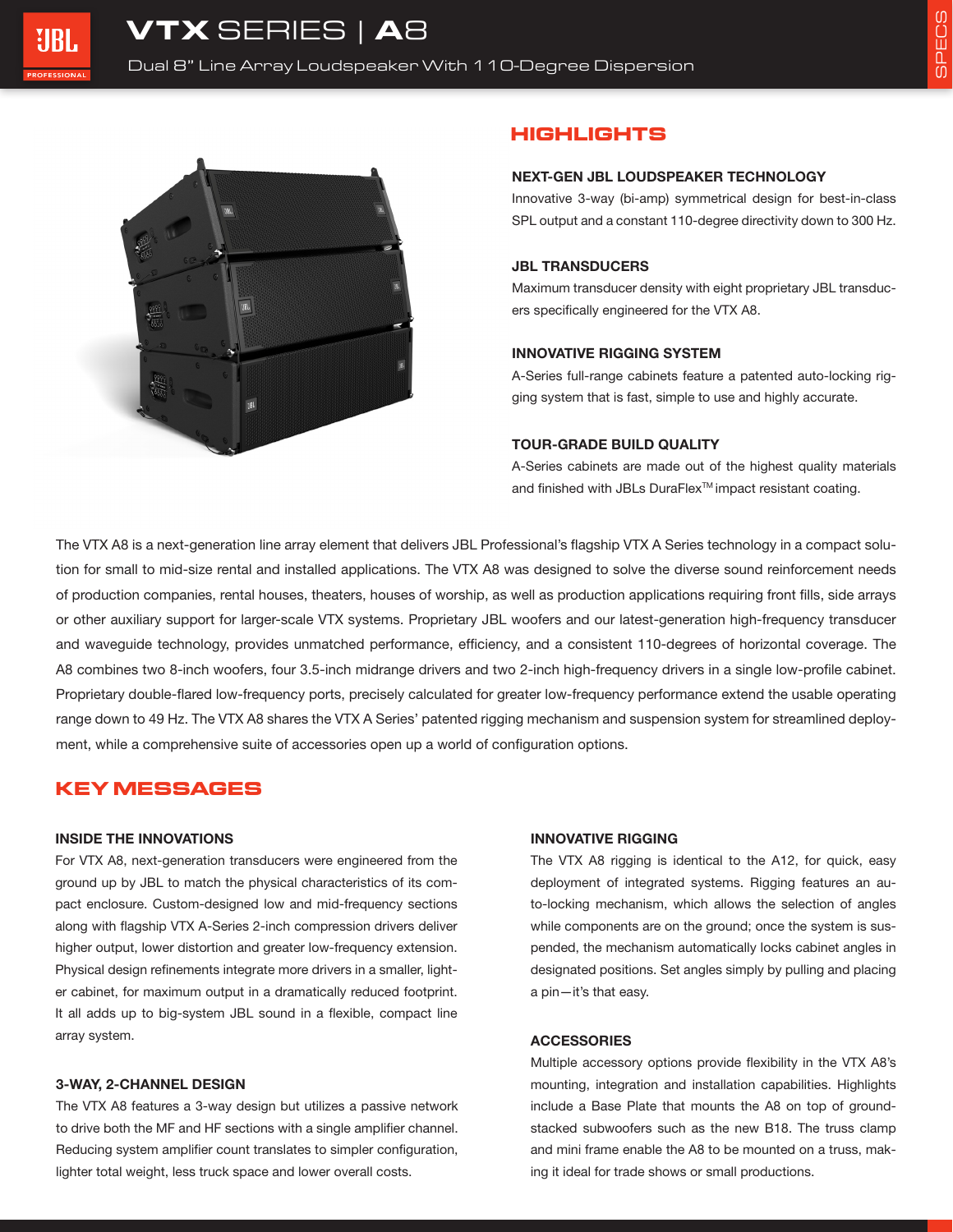SPECS

# **TECHNICAL SPECIFICATIONS**

| <b>SYSTEM</b>                                                  |                                                                                   |
|----------------------------------------------------------------|-----------------------------------------------------------------------------------|
|                                                                | Frequency Range (-10 dB): 49 Hz - 19 kHz (Preset: VTX A8)                         |
| <b>Coverage Pattern (-6dB)</b><br>Horizontal:<br>Vertical:     | 110 degrees nominal (300 Hz - 18 kHz)<br>Varies with array size and configuration |
| System Input Power Rating <sup>1</sup><br>LF:<br>MF/HF:        | 600W Continuous (IEC/100 hour)<br>390W Continuous (IEC/100 hour)                  |
| <b>Maximum Peak Output<sup>2</sup>:</b>                        | 139 dB (Preset: VTX A8)                                                           |
| <b>System Amplification:</b>                                   | Crown I-Tech HD (all models)<br>Crown I-Tech 4x3500HD                             |
| <b>Required Amplifier Channels:</b> 2-Channels Bi-Amp (LF/MHF) |                                                                                   |
| <b>Number of Cabinets per Circuit:</b>                         | (3) VTX A8                                                                        |
| <b>System Impedance</b><br>LF:<br>MF/HF:                       | 8 ohms<br>8 ohms                                                                  |

## **TRANSDUCERS**

**Low Frequency :** (2) JBL 258J, 8 in diameter, dual 2.5 in diameter voice coil, Neodymium Differential Drive

**Mid Frequency :** (4) JBL 2163H, 3in diameter, 1.5 in diameter voice coil, Neodymium Magnet

**High Frequency :** (2) JBL 2423K, 2 in diameter annular diaphragm, 2 in diameter voice coil, Neodymium Magnet

| <b>ENCLOSURE</b>  |                                                                                                               |
|-------------------|---------------------------------------------------------------------------------------------------------------|
|                   | Construction: 18 mm and 15 mm, 11-ply Baltic birch plywood, Black DuraFlex™ finish, integral recessed handles |
|                   | <b>IP Rating<sup>3</sup>: IP55 (IEC 60529)</b>                                                                |
|                   | <b>Suspension:</b> Captive suspension plates, quick-release pins, auto-locking mechanism for setting angles   |
|                   | <b>Inter-enclosure Angle:</b> 0.25, 0.5, 1, 1.5, 2, 2.5, 3, 4, 6, 8, 10                                       |
|                   | Grill : Powder-coated 14-gauge hex-perforated steel with acoustically transparent black cloth backing         |
| <b>Connectors</b> |                                                                                                               |
|                   | <b>Type:</b> Neutrik <sup>®</sup> speakON <sup>®</sup> NL-4 (2)                                               |
|                   | <b>Pin Assignments:</b> Pins $1 \pm (LF)$ , Pins $2 \pm (MF/HF)$                                              |
|                   | <b>Dimensions (H x W x D):</b> $227$ mm x 761 mm x 375 mm                                                     |
|                   | 8.9 in x 29.9 in x 14.7 in                                                                                    |
|                   | <b>Net Weight:</b> $29.5$ kg (65 lbs)                                                                         |

#### **Footnotes:**

1: IEC Standard: IEC shaped noise with 6dB crest factor based on nominal impedance and a duration of 100 hours. Continuous is defined as 2x RMS.<br>2: Peak, unweighted SPL, measured under full-space conditions at 1 meter usin

3: Front face at 0 degrees or greater down angle to allow the cabinet to drain water. Suspension components fully weather rated for indoor or covered outdoor conditions where humidity is nominally under 50% and not

philosophy. For this reason, any current JBL product may differ in some respect from its published description, but will always equal or exceed the original design specifications unless otherwise stated.

local to bodies of corrosive materials. JBL continually engages in research related to product improvement. Some materials, production methods and design refinements are introduced into existing products without notice as a routine expression of that